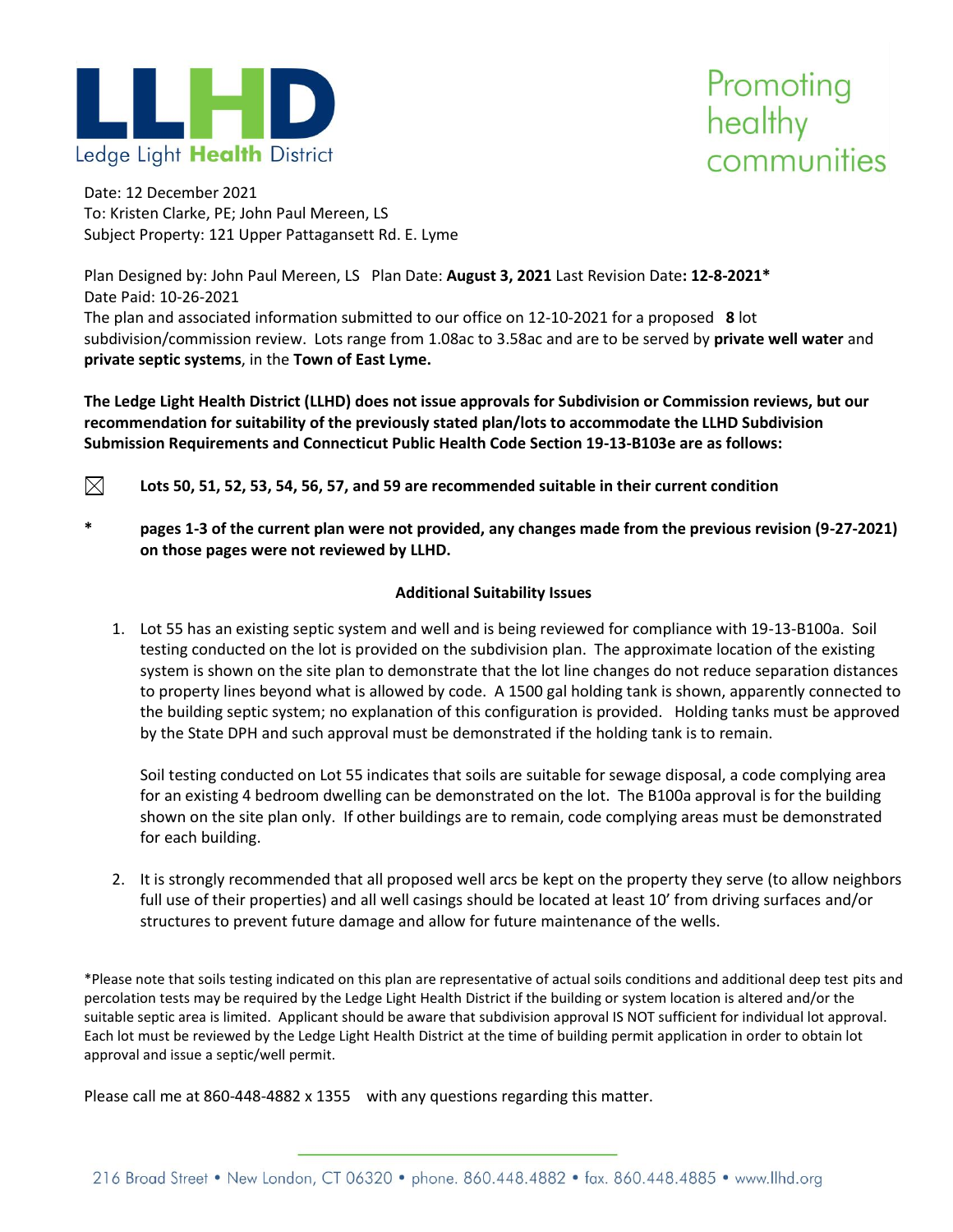

Sincerely,

Wendight Minute

Wendy K. Brown-Arnold, RS, REHS Supervisor, Land Use Activities

cc: Town of E. Lyme Planning, Zoning Paul Geraghty

Promoting healthy communities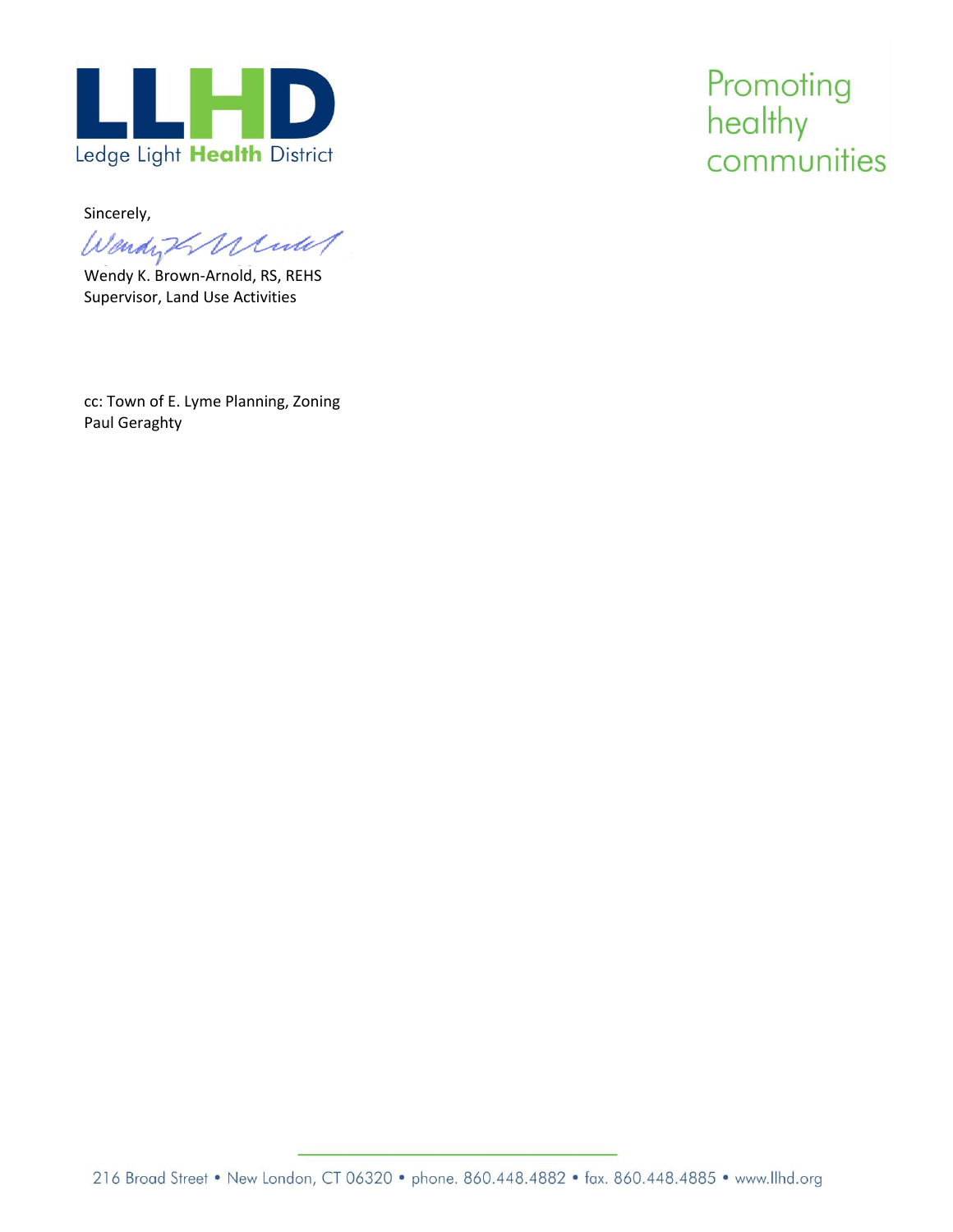| Ledge <b>GGG</b> | <b>OD</b> istrict |
|------------------|-------------------|

OCT 2 6 2021

| App No.     |                    |
|-------------|--------------------|
| Check No.   |                    |
| Receipt No. |                    |
|             | REVIEW FFF• €95 AA |

w/site visit or soil test: \$50.00 Make check to LLHD or pay online at www.LLHD.org rev 4/30/17



## B100a: Application for Building Addition, Change in Use, Accessory Structure, or Lot LEDGE LIGHT HEALTH DISTRICT **Line Change**

| Note: Please include the following with your application:                                                                                                                                                                                                                                                                           |
|-------------------------------------------------------------------------------------------------------------------------------------------------------------------------------------------------------------------------------------------------------------------------------------------------------------------------------------|
| 1. A scaled site plan of your property showing property lines, existing buildings, septic system (s), water line (s)/<br>well (s), and proposed building addition or accessory structure.<br>2. For additions of living space: existing and proposed floor plans.<br>3. Soil testing information, if available.                     |
| Date: 10 26 20 Property Address: 121 Upper Pattagansett Road Town: East Lyme                                                                                                                                                                                                                                                        |
| Applicant Name: Kristen Clarke, P.E.<br>Phone: $434-409-9515$                                                                                                                                                                                                                                                                       |
| Email: kristentclarke@gmail.com                                                                                                                                                                                                                                                                                                     |
| 20 Risingwood Drive, Bow, NH 03304<br>Applicant Address (if different from above):                                                                                                                                                                                                                                                  |
| Property Water Supply: $\mathfrak{D}$ Well (s) $\mathfrak{D}$ Public Water $\Box$ Both                                                                                                                                                                                                                                              |
| Type of Application:<br>□ Building Addition (e.g., adding rooms or 2nd floor, finishing attic or basement); additional bedrooms<br>$\Box$ Building Change in Use or Conversion (e.g., office or retail to food service; home winterization)<br>□ Accessory Structure (Garage, Shed, Deck, Pool, etc.)<br>Lor55<br>凹 Lot Line Change |
| Please provide a brief description of the proposed project: This application represents the request<br>for review of the remaining land after proposed eight (8) lot subdivision.                                                                                                                                                   |
| Remaining land has an existing residence, septic system and well.                                                                                                                                                                                                                                                                   |
| Signed: KAMLI CLarke * Applicant attests that project information is the same as that<br>supplied to the Building Department (if applicable).                                                                                                                                                                                       |
| $\Box$ Approved $\Box$ Denied                                                                                                                                                                                                                                                                                                       |
| Reviewed by: Wondy Brown-Amoud Title: RS<br>Signed: Wondy Wardel Date: 12-13-2021                                                                                                                                                                                                                                                   |
| Comments: Based on so.7 testing, a code complying area exists for a 4 Bedroom                                                                                                                                                                                                                                                       |
| dwelling with a well. Holding tank shown on site plan requires CT DP4                                                                                                                                                                                                                                                               |
| offproval. Lot line approval assumes one the unsting building w/4BRs on Lot55. If                                                                                                                                                                                                                                                   |

216 Broad Street . New London, CT 06320 . phone. 860.448.4882 . fax. 860.448.4885 . www.llhd.org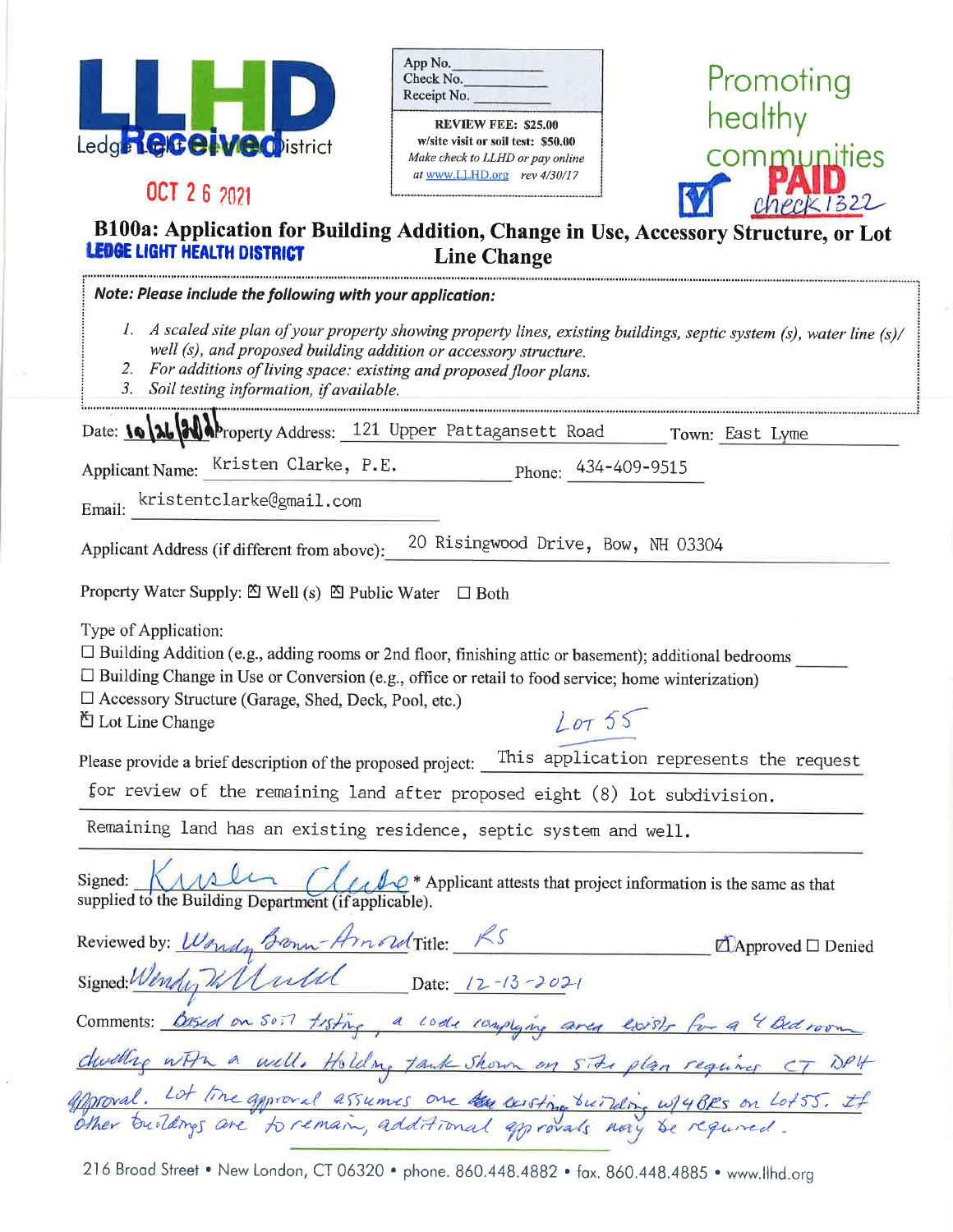